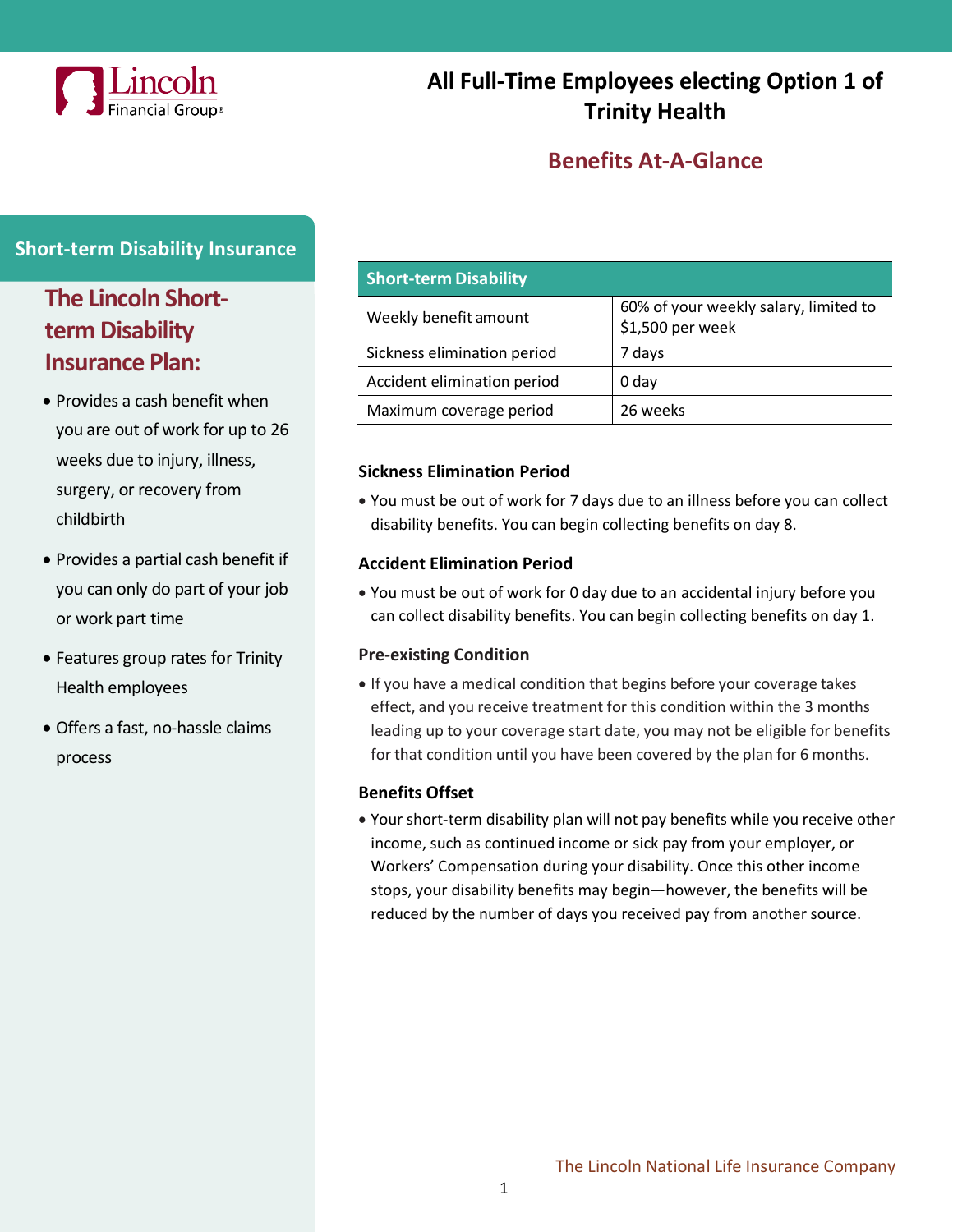| <b>Additional Plan Benefits</b> |          |
|---------------------------------|----------|
| Premium Waiver                  | Included |

#### **Open Enrollment**

- When you are first offered this coverage (and during approved open enrollment periods), you can take advantage of this important coverage.
- If you decline this coverage now and wish to enroll later, a health examination may be required.

### **Benefit Exclusions & Reductions**

Like any insurance, this short-term disability insurance policy does have some exclusions. You will not receive benefits if:

- Your disability is the result of a self-inflicted injury or act of war
- You are not under the regular care of a doctor when you request disability benefits

Your benefits may be reduced if you are eligible to receive benefits from:

- A state disability plan or similar compulsory benefit act or law
- A retirement plan
- Social Security
- Any form of employment
- Workers' Compensation

A complete list of benefit exclusions and reductions is included in the policy. State restrictions may apply to this plan.

#### **Questions?** Call 855-818-2883 and mention Group ID: TRINITYHEA.

This is not intended as a complete description of the insurance coverage offered. Controlling provisions are provided in the policy, and this summary does not modify those provisions or the insurance in any way. This is not a binding contract. A certificate of coverage will be made available to you that describes the benefits in greater detail. Refer to your certificate for your maximum benefit amounts. Should there be a difference between this summary and the contract, the contract will govern.

Insurance products (policy series GL1101) are issued by The Lincoln National Life Insurance Company (Fort Wayne, IN), which does not solicit business in New York, nor is it licensed to do so. Product availability and/or features may vary by state. Limitations and exclusions apply.



©2019 Lincoln National Corporation LCN-2016735-020518 R 1.0 – Group ID: TRINITYHEA Voluntary Short-term Disability Insurance At-A-Glance

STD-ENRO-BRC001-ND